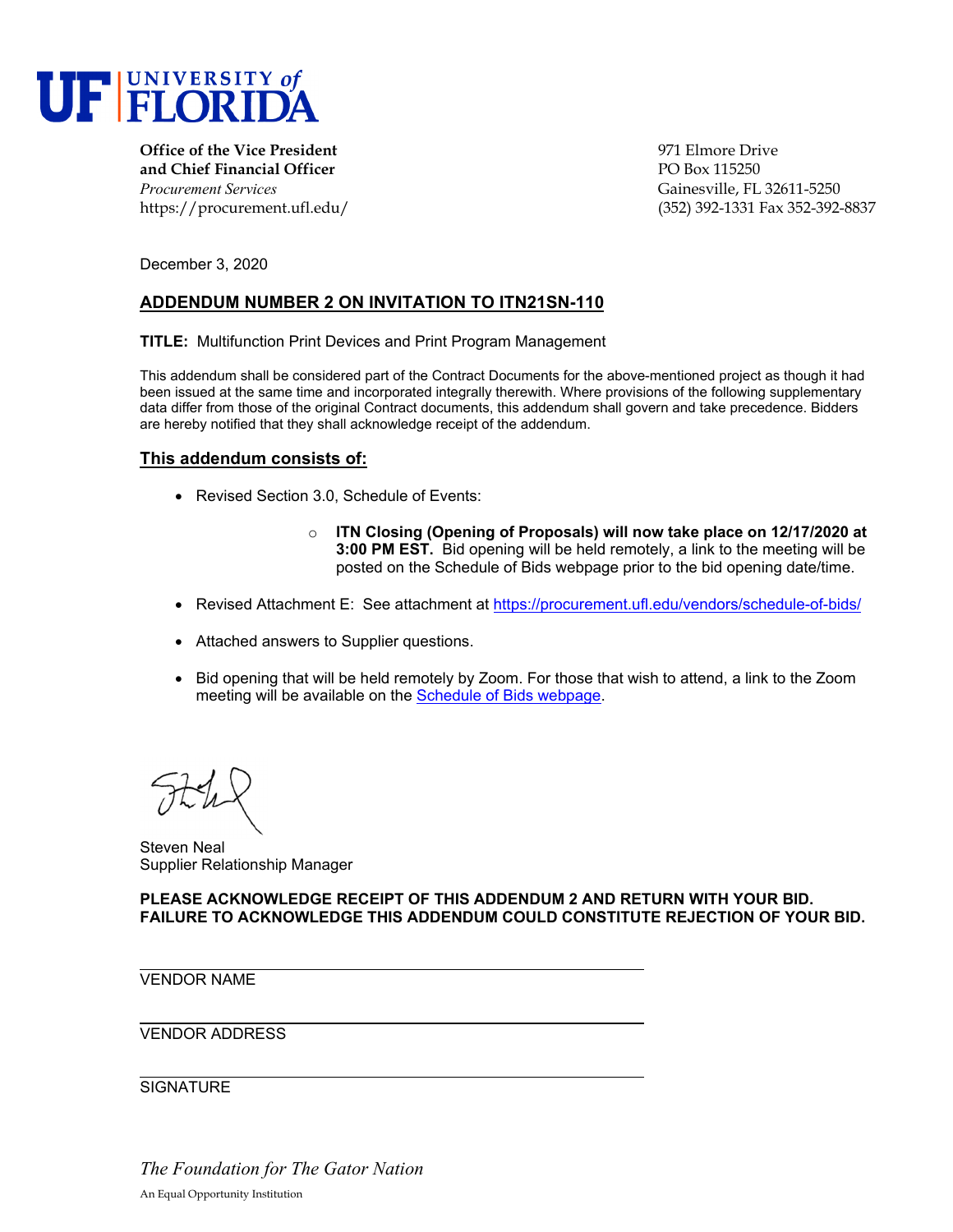# **ITN21SN-110 Multifunction Print Devices and Print Program Management**

## **Vendor Questions:**

### **General – Admin**

1. Q: Due to the current pandemic and most corporations' work from home orders, would the University of Florida accept email/digital copies of our proposals? This will allow us the most amount of time to deliver a competitive proposal and pricing for UF.

A: No, the hardcopy requirements are still valid. See section 4.0.

2. Q: 3.0 Schedule of Events-Will the University of Florida (UF) consider a submittal extension of one (1) week to December 22, 2020?

A: The bid opening will be changed to December 17, 2020 at 3PM EST.

3. Q: Is there any change in due dates for the ITN?

A: The bid opening will be changed to December 17, 2020 at 3PM EST.

4. Q: Addendum 1-Is there an Addenda Acceptance Form that should be completed for the issued Addendum 1?

A: Addendum 1 changed the time for the Non-mandatory Pre-proposal meeting. UF will not require signature for that Addendum but will for all others.

5. Q: Will the University consider electronic signatures?

A: Yes, but the hardcopy requirements are still valid. See section 4.0.

6. Q: Is UF still using Corcentric and/or Jaggear?

A: UF is using Jaggaer AP Director.

### **General – Print Environment**

7. Q: Does the University have any print policies in place in either the Academic or Health environments? A: UF IT policies are listed here: https://it.ufl.edu/policies/ . Policies related specifically to print will be at the department level.

UF Health is currently working on a policy surrounding printing to include default black/white, duplex and secure printing. They are also working on a standardized review and approval process for printer (single and multi-function device) placement.

8. Q: What were the key barriers to rightsizing the fleet experienced through the process followed back in 2013?

A: Initially UF received some pushback from campus when rightsizing the fleet. At that time convenience fees were added for departments who wanted faster or more devices. Later in the contract, the current minimum B/W pricing model was initiated to replace the convenience fees. Another key factor is the design of some buildings that don't allow for a convenient central device. Other factors were leaving desktop printers on faculty desks was a Department Chair decision. Additionally, some research equipment is kept in hard to access areas so the equipment couldn't be optimized.

9. Q: How successful was the previous rightsizing process? What is the appetite for change in both sides of the organization?

A: The rightsizing process has been quite successful. That said there may alIt is always a good idea for a vendor to revisit optimization when communicating or visiting departments.

10. Q: Can the University provide details on number of devices removed through this process? What savings were realized?

A: UF does not have specific numbers on how many devices were removed, but the savings achieved through September 2020 were approximately \$8.1 million.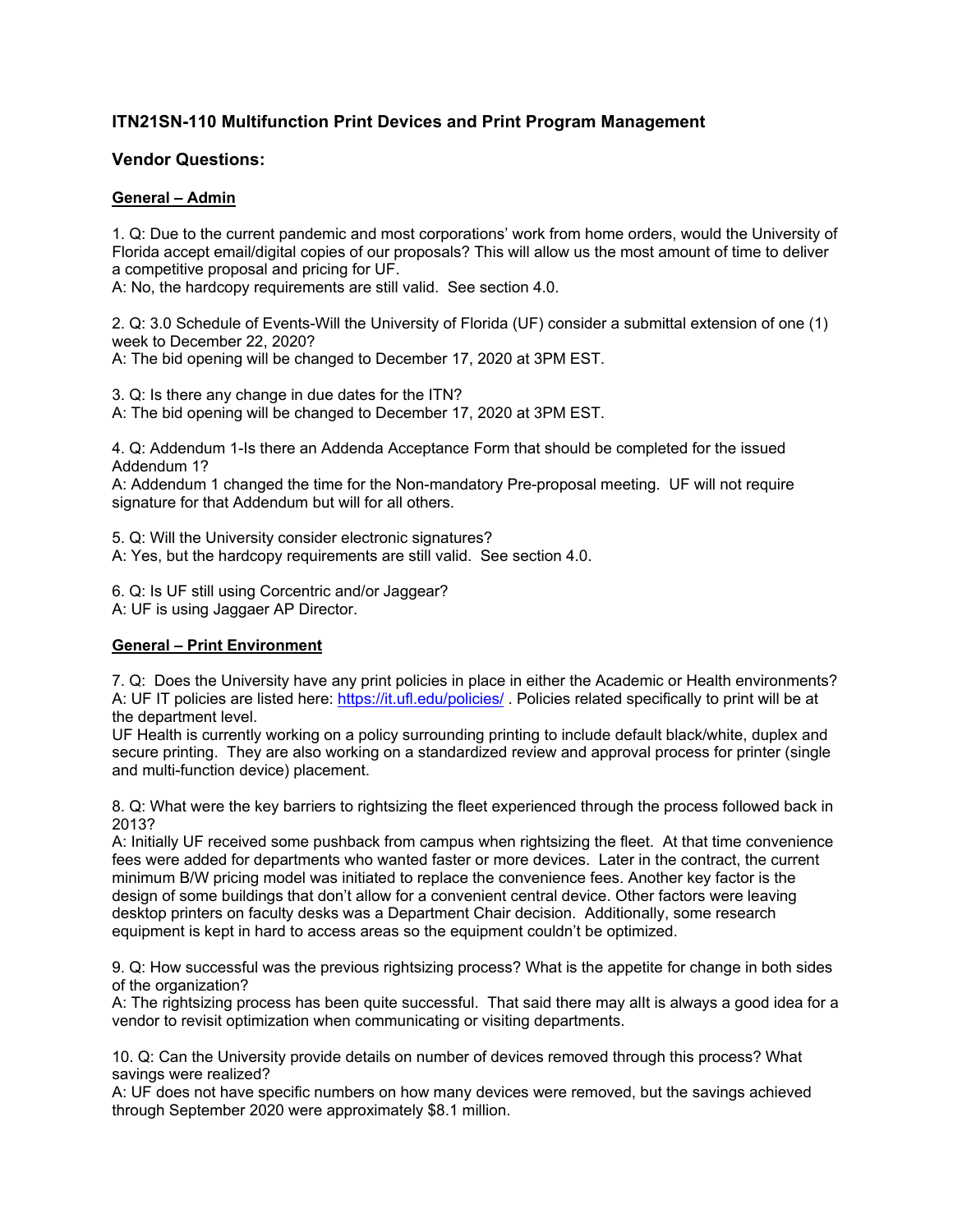11. Q: What impact does the University perceive COVID-19 will have on its fleet size based on the Universities return to work (RTW) strategies?

A: UF has not seen a significant reduction in fleet size during the pandemic. Considering UF will be returning to a more normal state in Spring/Summer 2021, we do not anticipate a reduction in fleet size.

12. Q: What proportion of staff/faculty are currently working remotely? Does the University expect a portion of its staff to remain working off site indefinitely/permanently?

A: UF does not have details as to the ratio of staff working remotely. UF anticipates a normal return to work ratio post-pandemic.

13. Q: What impact has COVID-19 had on equipment volumes - % reduction on monthly/annual volume? A: UF has not seen a significant reduction in fleet size during the pandemic, but volume is down about 60%. Considering UF will be returning to a more normal state in Spring 2021, we do not anticipate a reduction in fleet size.

**Equipment** 

14. Q: Would you consider OFF Lease Copiers for the bid that are less than 2 years old and offer the warranty?

A: No, this solicitation is for new equipment only. The details for what is acceptable equipment is listed in section 1.2.4 of the bid document.

15. Q: Can we bid more than one manufacturer in our response to provide UF the best value? Or would we have to provide a separate response for each manufacturer?

A: A vendor can bid more than one manufacturer for segments 1 through 10, but each device in that segment needs to meet the specifications of each segment. The disadvantage to different manufacturer solutions is that the infrastructure and functionality will differ, potentially making implementation from an IT perspective as well as end user acceptance across the fleet more challenging since not all equipment may function the same way.

16. Q: What about specialty office products that fall outside of the bid specifications? Products such as high production machines, MICR check printers, large-format engineering plotters, digital duplicators, integrated white boards and label printers / point of sale printers.

A: See section 1.2.4.2 of the bid document. Non-standard equipment will be covered by the terms and conditions of this solicitation, but the pricing would be negotiated at the time of purchase or addition.

17. Q: Can UF provide list of locations outside of Gainesville that are in-scope? Is Vincenza Institute of Art in scope per the distance.ufl.edu webpage?

A: Outside of the Gainesville campus, UF has several agriculture research and education centers as well as agricultural county extension offices in each county in the State of Florida. Those are listed here: https://extadmin.ifas.ufl.edu/districts/ . Also, UF has several off-campus distance learning programs. Those are listed here and include the Vincenza Institute of Art: https://distance.ufl.edu/prospectivestudents/off-campus-programs/ Service on devices outside the State of Florida is not expected.

18. Q: Since on-site space is limited, will off campus office for on-site technicians/resources be at the vendor's expense?

A: Yes.

19. Q: 1.2.2 Current UF Copier Environment-Attachment C , The ITN states that UF has more than 1579 multifunction devices. However, in Attachment C there are over 400 single-function printers represented. Is it UF's intent to replace these printers with equivalent multifunction devices requested in Appendices A and B? Are there multifunction devices that are not represented in the invoice list?

A: Whether UF does or does not replace the single function printers with a MFD from Appendices A&B can be discussed at negotiation (if UF decides to move to that phase with a vendor). All MFD's that are part of the PrintSmart program are on the invoice list (Attachment C).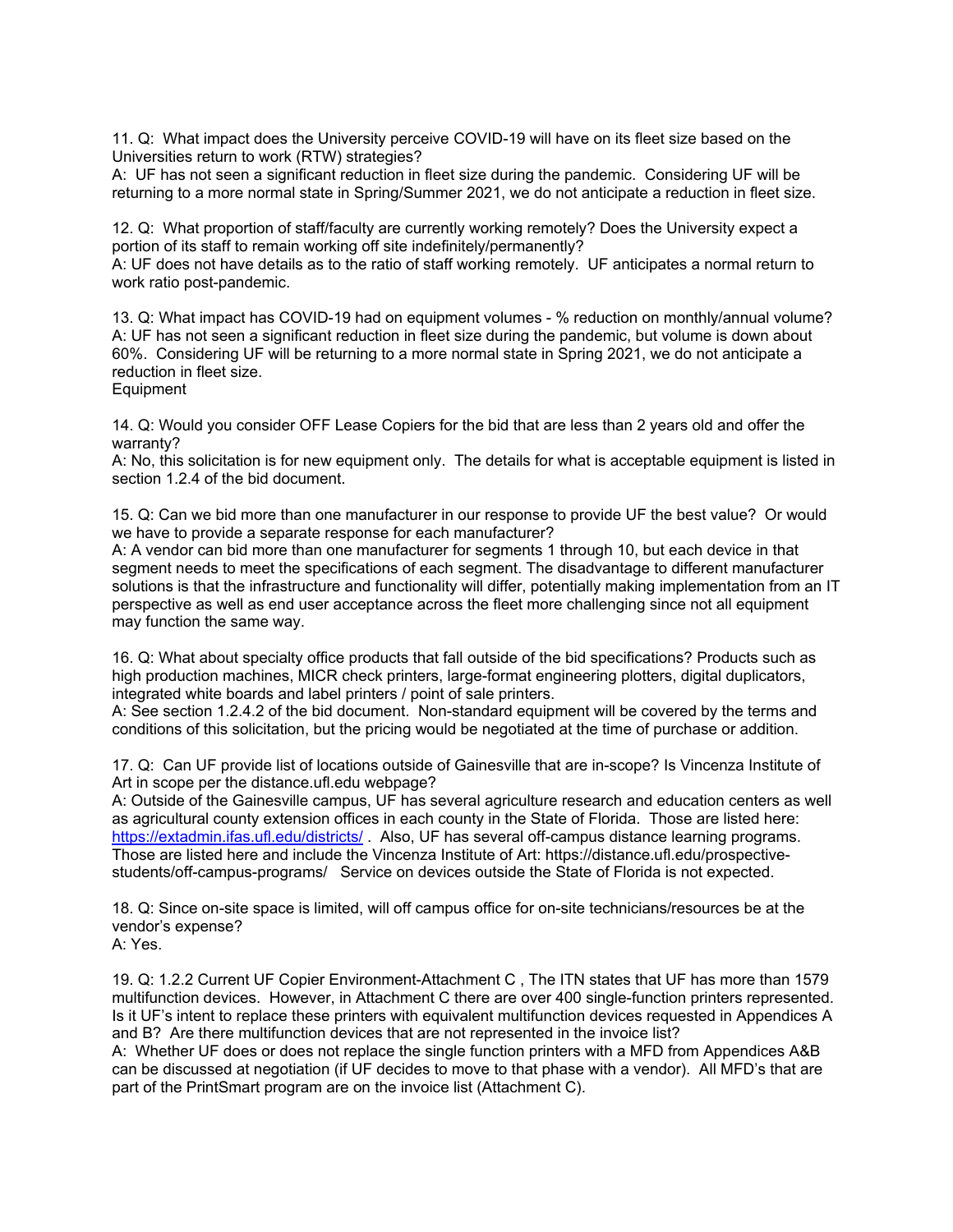20. Q: 1.2 Scope of Work (Entire Section)- Are the Print Smart Program Manager and the Site Coordinator different resources? What are the role differences between the two? A: The Print Smart Program Manager is the main contact for the vendor that can manage or oversee all aspects of the program (service, technical, billing, sales, delivery, etc). The Site Coordinator would manage the dedicated technicians. UF expects that there would be a need for 2 different individuals to handle these roles.

21. Q: What type of badge does UF currently utilize (e.g. RFID, HID, Magnetic Strip, etc.)? Does UF own, rent or lease its badges?

A: UF owns its badges, there is a mixture of magstripe and HID on the campus.

22. Q: Are all of the contracts expiring at the same time or within the 6 month time period? A: All contracts for devices currently under the PrintSmart program will expire at the same time.

23. Q: Is any of the equipment that is being replaced owned equipment? A: No.

24: Q: Will there be a desk and working area for the dedicated onsite rep and account manager? What if we bring on more than just a dedicated onsite rep and account manager? A: There is an onsite desk that the account manager could work at. It's limited space and located in Elmore Hall.

25. Q: Will there be any units that require buying out their remaining term? A: No

26. Q: Demo and access to existing print smart site? A: UF is unsure of what is being asked.

### **Equipment**

27. Q: Would UF consider exceptions to device specifications that would allow for more competitive pricing without negatively impacting workflow efficiency. For example, in the "Segment 1 – A4 Medium Model", can vendors propose a device that meets the 35PPM BW scan speed but has a color scan speed less than 35PPM?

A: No, all respondents will need to adhere to the specifications detailed in the bid document.

28. Q: Can UF identify or provide counts for devices that require IPDS print?

29. Q: How many devices will require IPDS printing support?

A: UF does not know the exact number of IPDS devices but do know that enough devices require IPDS to keep this as a requirement. All respondents of this solicitation will need to respond with known information. If UF decides to move into a negotiation phase with any vendor, this can be discussed at that time.

 30. Q: The RFP lists IPDS as a requirement. Are your Mainframes outputting IPDS composed data, or are they sending the print jobs in PCL format to your current Printers and MFPS? If "Yes", or "Both", how many total AS/400 or i-Series mainframes are in use today? A: IPDS print is required. There is no mainframe at UF hence no mainframe printing requirements.

31. Q: 1.2.5.2 MFD Minimum Required Specifications-Do all devices require IPDS support or is this an option?

A: IPDS support is a requirement.

32. Q: How many devices will require Barcode printing support and is printing from the mainframe of Windows print driver?

33. Q: Can UF identify or provide counts for devices that require barcode printing?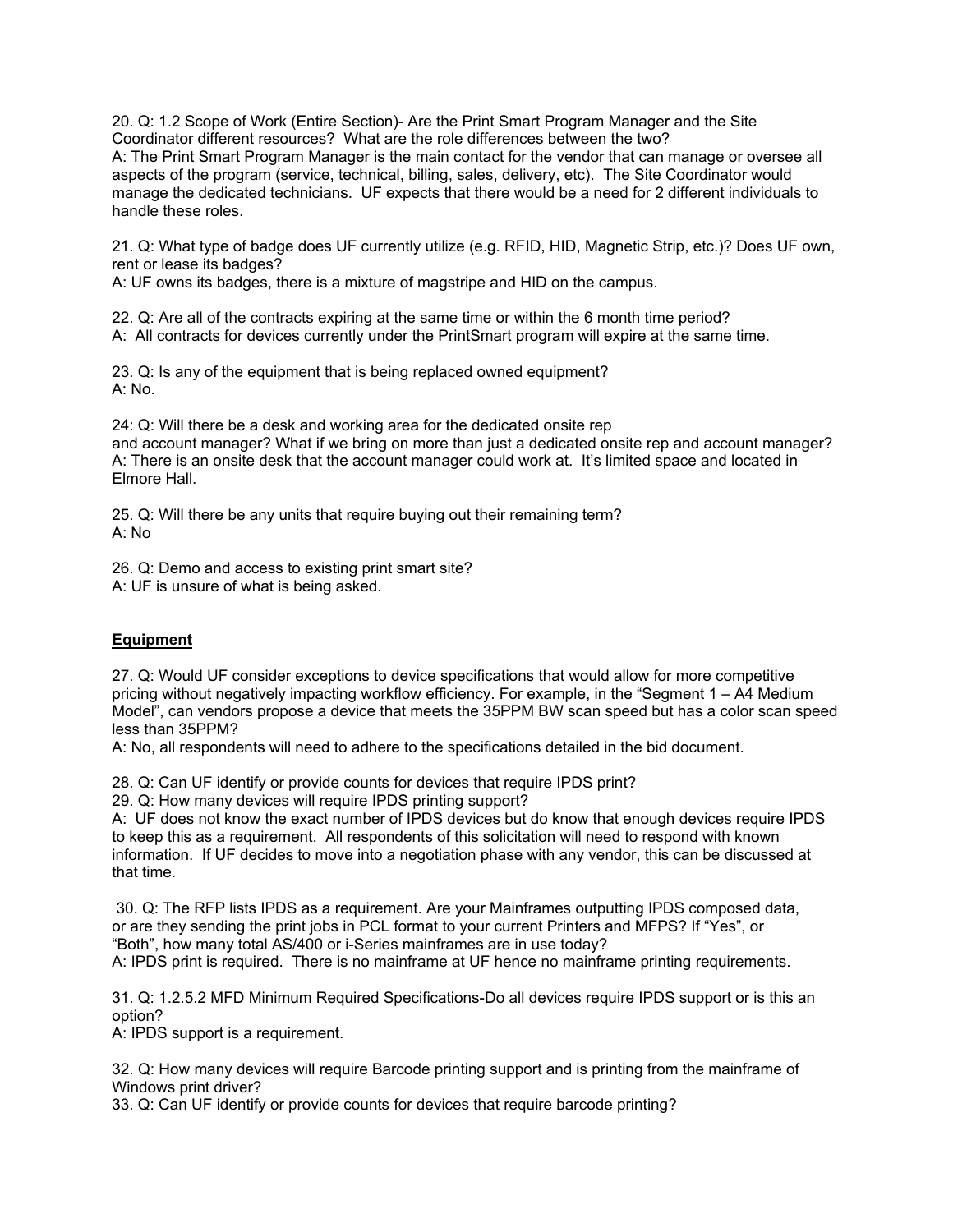A: UF does not know the exact number of devices using barcode printing support but do know that enough devices require this to keep this as a requirement. All respondents of this solicitation will need to respond with known information. If UF decides to move into a negotiation phase with any vendor, this can be discussed at that time.

34. Q: Can UF clarify the "System will accept hardcopy jobs (scan to print)" requirement for fleet devices? A: This would be when a hardcopy document is scanned by the device and produces a copy.

35. Q: For the "Segment 4: A3 Medium Model" and "Segment 5: A3 Large Model" specifications, will 3GB RAM suffice?

A: No, all respondents will need to adhere to the specifications detailed in the bid document.

36. Q: Please provide the current fax authentication process and will UF continue with the current eFax solution.

A: Traditional faxing capability is required for all devices. Yes, we will be continuing the same eFax service. It is a service provided by UFIT via Xmedius Fax Server.

37. Q:1.2.5.2 MFD Minimum Required Specifications - The ITN it requests that print drivers have PC fax capability, though in the device specifications it does not specify a fax card requirement. Should a fax card be included with every device or should we include the price in the optional accessories?

A: Yes, a fax card should be included in pricing. The devices should be compatible with the XMedius eFax solution.

38. Q: Can one instance of software (for example: device monitoring software) communicate with both student-accessed devices as well as faculty devices or are the student devices completely isolated on their own network?

A: Where there are devices that students can access, one instance of software can communicate with both student-accessed devices and staff-accessed devices. Network set up can vary by IT unit. The ability to handle both is required.

39. Q: Vendor will provide malware protection for all Vendor hardware installed at University sites at no additional cost to the University – How?

A: Malware software should be embedded on each and every device.

40. Q: Ability to integrate with 3rd party connectors or applications - Such as?

41. Q: 1.2.5.2 MFD Minimum Required Specifications-"Ability to integrate with 3rd party connectors or applications." Will UF please identify the 3rd party connectors?

A: Examples include Microsoft Office 365, OnBase, Paper Cut, PCounter, Air Print, HP E-Print. This isn't an exhaustive list.

42. Q: 1.2.5.2 MFD Minimum Required Specifications-Do all devices require JPG, GIF, and BMP or is this an option?

A: JPG, GIF, and BMP is a requirement.

43. Q: 1.2.5.2 MFD Minimum Required Specifications-Do all devices require PDF417, FS 5-7 bar code and Post net bar code support, or is this optional? A: PDF417, FS 5-7 bar code and Post net bar code support is a requirement.

44. Q: 1.2.5.2 MFD Minimum Required Specifications-HP Devices are USB 2.0 and not USB 3.0. Is this acceptable?

A: No, USB 3.0 is required. UF will consider options for devices with only USB 2.0 ONLY if the manufacturer does not manufacture ANY devices by Segment category in appendices A&B. The vendor will note this in their response.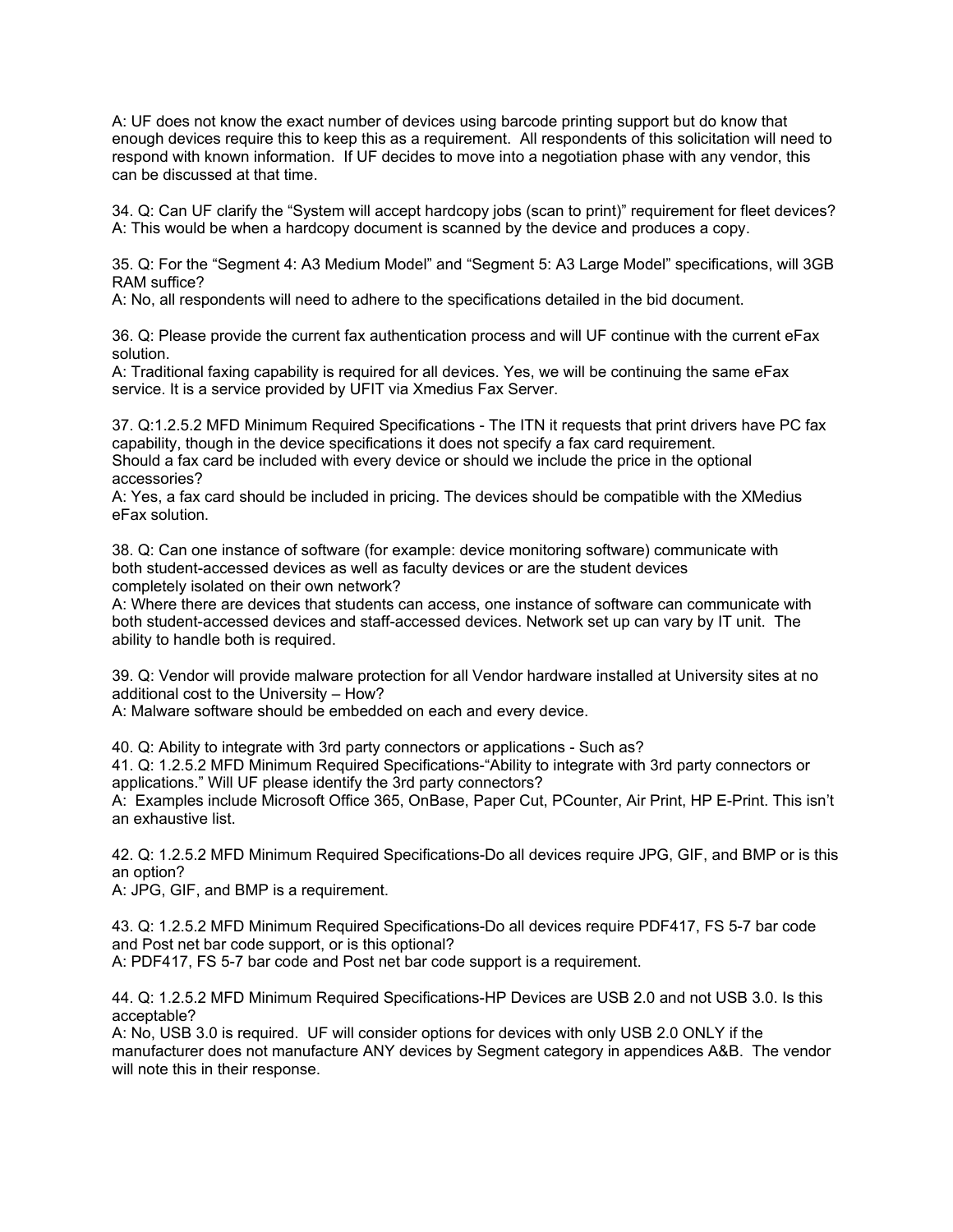45. Q: 1.2.5.2 MFD Minimum Required Specifications-"The Vendor will provide scanning software for a scanning file solution." Is this to be hosted locally within the customer firewall on customer provided VMs or hardware?

A: Yes, it can be hosted locally on customer provided VM's. Ultimately the goal will be for devices to be able to scan to file.

46. Q: 1.2.5.2 MFD Minimum Required Specifications-Would UF please elaborate on the following statements, which appear to contradict each other?

• System will support network printing without use of drivers loaded on the University's PCs. • Fully functional global or universal driver.

A: Drivers are located on various campus servers, should be fully functional and handle all work required.

47. Q: 1.2.5.2 MFD Minimum Required Specifications-ITN, pages 10 and 12, state the requirement that devices have "Adobe Postscript (not emulated)" and that "Only True Adobe Postscript will be accepted." As Postscript emulation has become the standard with most vendors in the industry, and consistently meets or exceeds customer expectations, is UF willing to remove this requirement to allow for more competitive responses?

48. Q: Adobe Postscript (No emulation) - It is noted that Postscript emulation will not be accepted, with emulation being a popular alternative to licensed Adobe Postscript would the University be willing to accept emulation on some devices?

A: No, UF is not willing to remove that required specification.

49. Q: Section 1.2.5.2 (Print Driver Specifications): Prohibiting Adobe Postscript emulation is a specification that will limit competition in this ITN. Many manufacturers (including your current) have used postscript emulation as a cost effective and proven alternative for decades. In some cases emulation may provide more accurate rendering than non emulated drivers. We recommend making postscript emulation an option to meet this requirement (based on UF testing if necessary) to reduce UF's costs. A: UF is not willing to remove that required specification.

50. Q: Page 10 - Print Driver Specifications: Adobe Postscript (not emulated) - Is the objective to have a true Adobe postscript converter?

A: It will have Adobe Postscript (created by Adobe).

51. Q: 1.2.5.2 MFD Minimum Required Specifications Would UF please confirm whether the ability to copy to 11x17 Ledger-size paper is required for the UF Fleet? A: It would be required for A3 models.

52. Q: 1.2.5.3 Print Management Software-Would the UF allow for automatic meter reads through an application installed on a server within the network?

A: Yes, it can be allowed as long as the server and management of the server meets University security and access guidelines. The setup and configuration must pass the Information Risk Management process. This is not a substitute for the Document Output Management Solution requested in 1.2.5.2.

53. Q: "Equipment will contain a setting that allows a walk-up user to have the next priority after the current job is completed. This would mean that the walk-up job would be run before the next pending print job." - With follow-me print or held print release features, copy jobs will take priority until the print job is released. Would this meet the Universities needs?

A: The walk-up user must have the ability to prioritize their job as next. The exception is those who may walked up before the user. If those features meet the specification, then they would be acceptable.

54. Q: Page 9 – Mechanical Specifications, the 2nd bullet states: a setting that allows a walk-up user to have the next priority after the current job is completed. This is understood to mean that a user could reprioritize the job queue or "bump" their job to the top of the list. Please help us understand the expectation? If a user management program, such as PaperCut or Pharos is in use, users will not be able to circumvent the print queue of other users print jobs, only their own. If the MFP does have its own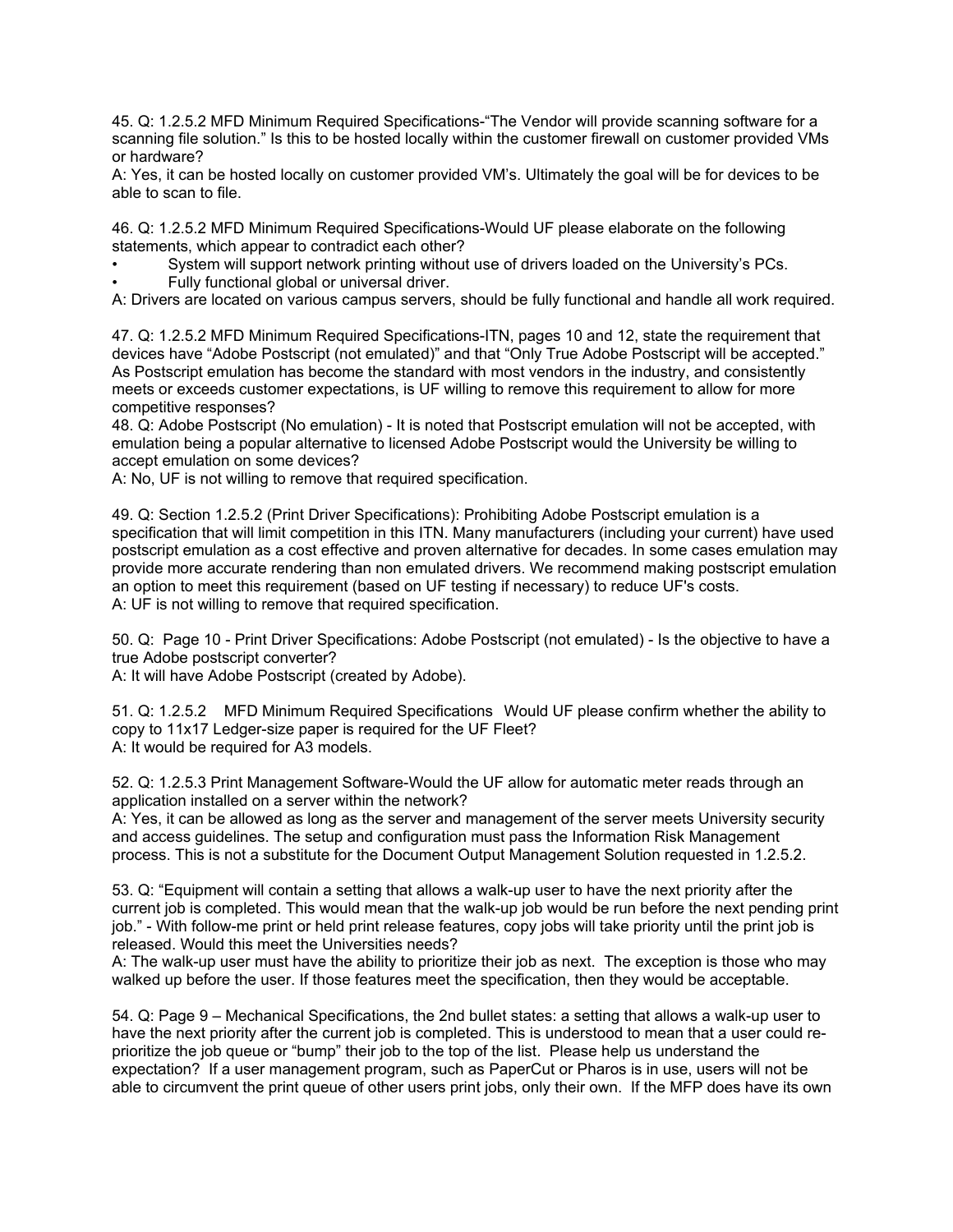job list, once jobs are sent or released, is the intention that the user could re-prioritize? We ask because not all MFP models have this capability.

A: The walk-up user must have the ability to prioritize their job as next. The exception is those who may walked up before the user.

55. Q: Section 1.2.5.2 (Mechanical Specifications) Optical character recognition (OCR) - (embedded within MFD). Experience has shown that most units will not utilize this capability, and heavy OCR users will benefit from a software solution that is much faster, and accurate. The university could significantly reduce costs by making this a mandatory capability vs. requirement. A: This requirement will remain.

56. Q: Page 10 – Other Required mechanical specifications: Optical character recognition. OCR can be used for searchable PDF, Microsoft Word, Microsoft Excel. Are you looking for searchable PDF only, or other formats as well? Are you open to this function being on a server versus on an MFP? A: PDF only. It's highly preferable for this feature to be embedded on the device. If the vendor offers MFD's with embedded version, then those should be provided. The vendor will need to present all options with their respective pros / cons and security posture.

57. Q: Are there papercut servers at each of the 42 IT units? A: In today's current environment they are not at every unit.

58. Q: Page 10 – Other required mechanical specifications: the ability to select folder or email may need to be managed by each units' decentralized IT support. Is the University looking to minimize or restrict destinations? For example, a user would not have the ability to create a destination and would be limited to only the destinations found in the address book?

A: The ability to restrict destinations needs to offered, however some units may want the ability to scan to someone outside the address book. UF requires flexibility. It will be varied for different units.

59. Q: Page 10 – Other required mechanical specifications: Wi-Fi capability-Would you want users to have direct IP access to the device, or do you want to add the device to a wireless network? Or, are you indicating that some MFPs will not have hard-wired capabilities and must be connected wirelessly? A: All devices will be wired to the network. At present direct IP print is available. UF will need wireless connectivity for some locations.

60. Q: Page 11 – Technical Specifications- Item 6 – Vendor will provide scanning software for scanning file solution-What are the required formats, processing, and destinations for the scanning software? Are any advanced workflows using LDAP, databases, Active Directory, back-end systems such as document management, or cloud destinations, such as OneDrive?

A: All of the above are possibilities. Document management and cloud drive flows are in use at the current time.

61. Q: Can you please provide Pharos workflows.

A: UF does not have this information.

62. Q: Who is the customer of record for the currently deployed SW licenses and do the current licenses fulfill the requirements of the ITN?

A: There are multiple customers for the software licenses. The current licenses in place do not fulfill the requirements of the ITN.

63. Q: What is the current rule-based software being used?

A: There are several rules-based software being used related to Document Output Management. Rulesbased functionality is only one component of these solutions.

64. Q: Does UF currently use a scanning software and does the scanning solution need to be global?

A: No, but a global solution for scanning destinations would be preferable.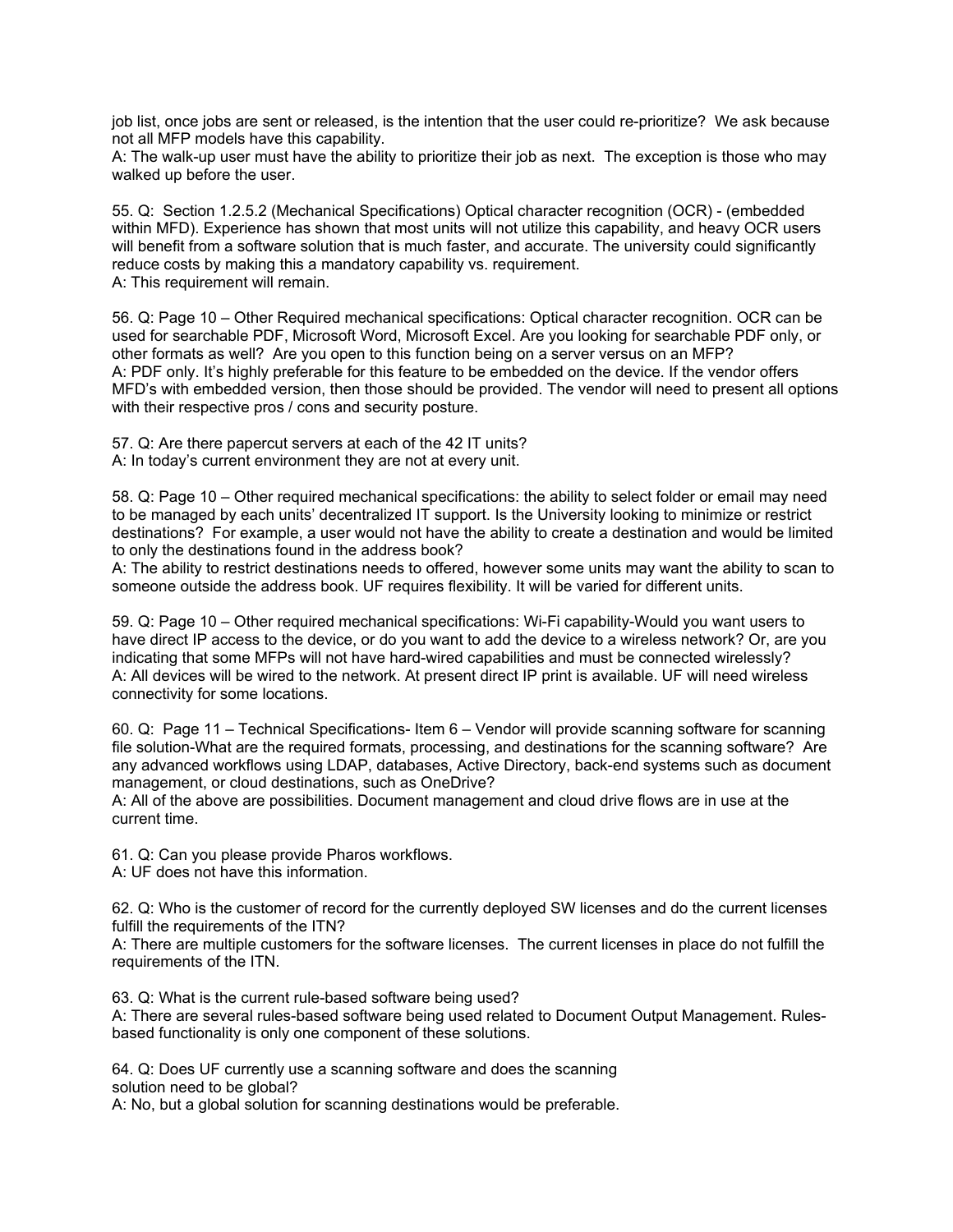65. Q: Just to confirm, UF would like the ability to utilize 3.0 jump drives on the new equipment? A: UF has a policy about USB Drives that all must be hardware encrypted, so any USB devices that get used must be hardware encrypted. If the vendor cannot facilitate this, the USB ports should be disabled on the devices.

66. Q: What cost recovery software packages (Pharos, Equitrac, Papercut,ect…) are in use by department and how many devices are being tracked? Number of printers and copiers. Embedded via User Interface or external terminal?

A: UF does not know the exact number of the software packages. All respondents of this solicitation will need to respond with known information. If UF decides to move into a negotiation phase with any vendor, this can be discussed at that time.

67. Q: Authentication method? (AD, LDAP,ect..) A: AD, Shibboleth, ADFS, SHIB, and SAML2.

68. Q: Are Student/Faculty ID cards are used for copier authentication? If so, what card type? (MiFare, HID, ect…)

A: There is a mixture of magstripe and HID on the campus.

69. Q: Would UF require the MFP Devices to natively integrate with Cloud Secure Repositories? (Comment: Apps such as Google Drive, Box, One Drive, Drop Box, MS Office 365) A: Yes

70. Q: Would UF require the MFP Devices to have the capability to translate documents immediately into 50+ languages? (Comment: Copy English documents into Spanish, French, etc. and in reverse therefore foreign languages translated into English)

A: This would not be required but would be a good add-value option.

71. Q: For Security; does the MFP devices need to be Common Criteria Certified? (Common Criteria or CC) is an international standard (ISO/IEC 15408) for computer security. A: UF Utilizes NIST not ISO. 800-53R4 low for most areas would best. We also do have some moderate.

72. Q: For Security; does your vendor need to be FedRAMP Certified? (The Federal Risk and Authorization Management Program (FedRAMP) is a government-wide program that provides a standardized approach to security assessment, authorization, and continuous monitoring for cloud products and services).

A: We do have some 800-53R4 Moderate and 800-171.

73. Q: Would UF expect accounting features that allow you track, analyze, and limit device usage by services such as Copy, Print, Scan, and Fax by user and their UF ID Card? A: Yes, this would be required in the Document Output Solution that is offered.

74. Q: Would UF expect Mobile Printing from the MFP devices? A: Yes, but it would depend on how this was implemented. It would be acceptable if user could send a job to a server, then retrieve it at a printer.

75. Q: Would UF require an Automated Supply Management process and Proactive Service Alerts, therefore digitally automating the process for Supplies and Service? A: Yes

76. Q: Would UF require a unified Address Book for all MFP devices? A: Yes.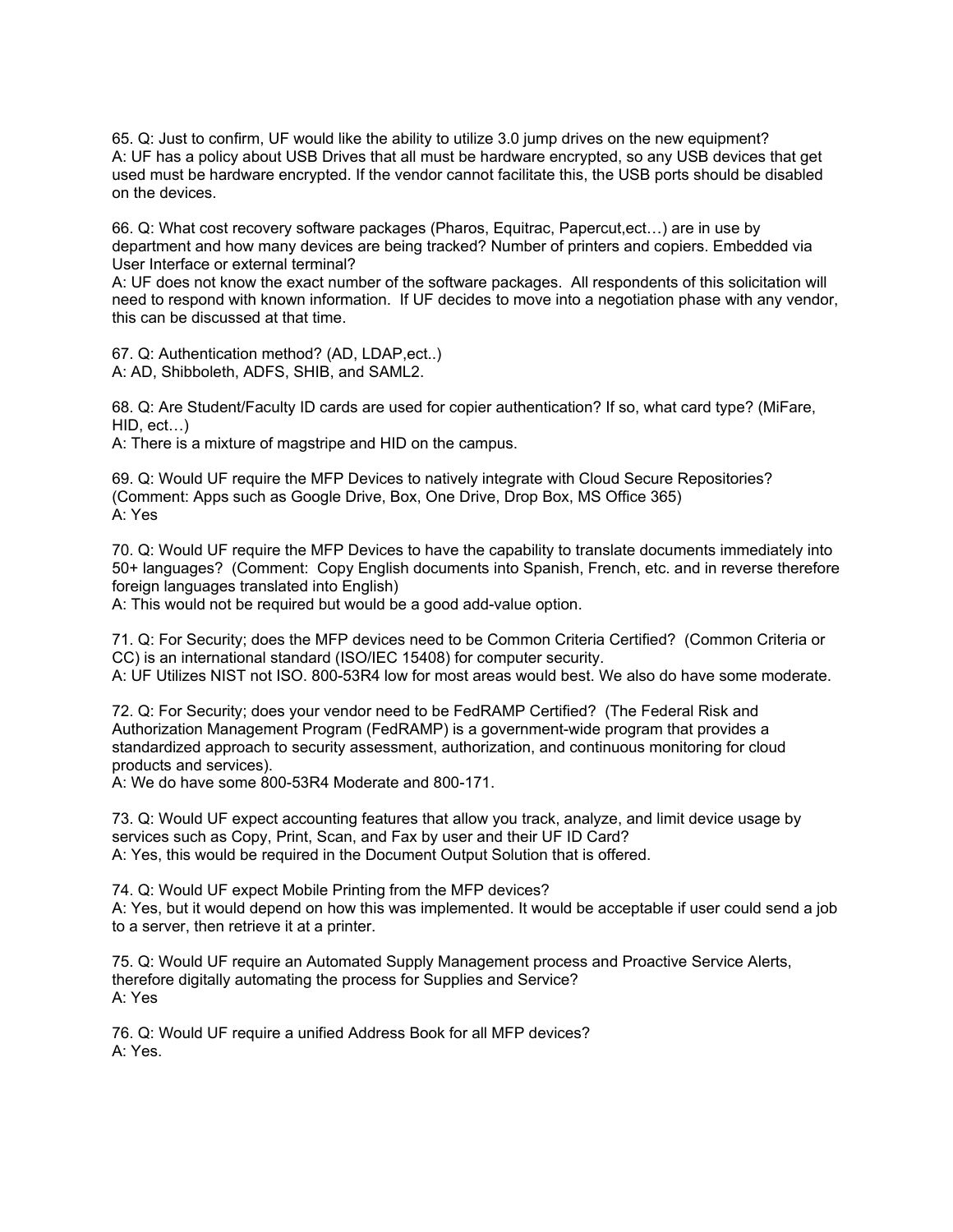77. Q: Would UF require the vendor to have Remote IT takeover of the Remote Control Panel of the MFP Device, therefore giving the ability to fix/repair a MFP Device within minutes? This process may be applicable for training also.

A: Probably not, UF would be open to a webex or zoom approach to the vendor accessing the printers print infrastructure remotely.

78. Q: How many different IT Departments would the vendor be responsible to work with? Does each IT Department require their own separate integration as their network could be separate? A: Approximately 42 different departments. For continual management, vendor will work with individual units, and their IT will have a setup process for all network and setup, adds, changes, removes.

79. Q: Potentially, how many integrations or separate print servers would be involved in the implementation of a Document Output Management or Rules Based Solution? A: 1 per IT department, so 40+.

80. Q: Given the sensitive nature of data handled by UF as well as to protect against data breach / malware / ransomware, please confirm if the following are required for security compliance:

- A. Q: Hardening of devices to enable security capabilities and disable protocols not in use? A: Yes
- B. Q: Encryption of all data on the device (data in use / motion / rest)? A: Yes
- C. Q: Encryption of print network traffic from the client pc drive to the print device? A: Yes
- D. Q: Encryption of scan network traffic? A: Yes
- E. Q: SNMP V3 (encrypted format)? A: Yes
- F. Q: Active virus/malware protection embedded on all devices? A: Yes
- G. Q: Universal print driver that is standardized for all devices which dynamically pushes updates to all queues when approved by IT to ensure updates and protection against vulnerabilities? (adding pushes to your requirement) A: Yes
- H. Q: Real-time monitoring of configuration settings / security configurations, software/firmware and password management? A: Yes, also password resets from console, if device gets a passwords set incorrectly, or we have a change of staff.
- I. Q: Cloning/imaging of devices to a standardized image/configuration? A: Yes

81. Q: On Pages 48 thru 51, which is Appendix A and B, at the bottom of each Segment Description (except for Segment 5 and 10) there is a reference "Also see section 1.2.3.2". Do you mean section 1.2.5.2 or another section? If another section, which section as there does NOT appear to be a section 1.2.3.2. Furthermore, for clarification, is Segment 5 and 10 under the same guidance as the other segments?

A: Yes, that is correct on Appendices A&B on pages 48-51, the referred section should be 1.2.5.2, NOT 1.2.3.2.

### **Service**

82. Q: How do users currently receive toner for devices? Is the current process automated with the end user replacing the toner when it runs out?

A: Users receive toner via an automated process where the devices communicate with the current supplier to notify toner level. The end user replaces the toner when received or have local IT staff assist.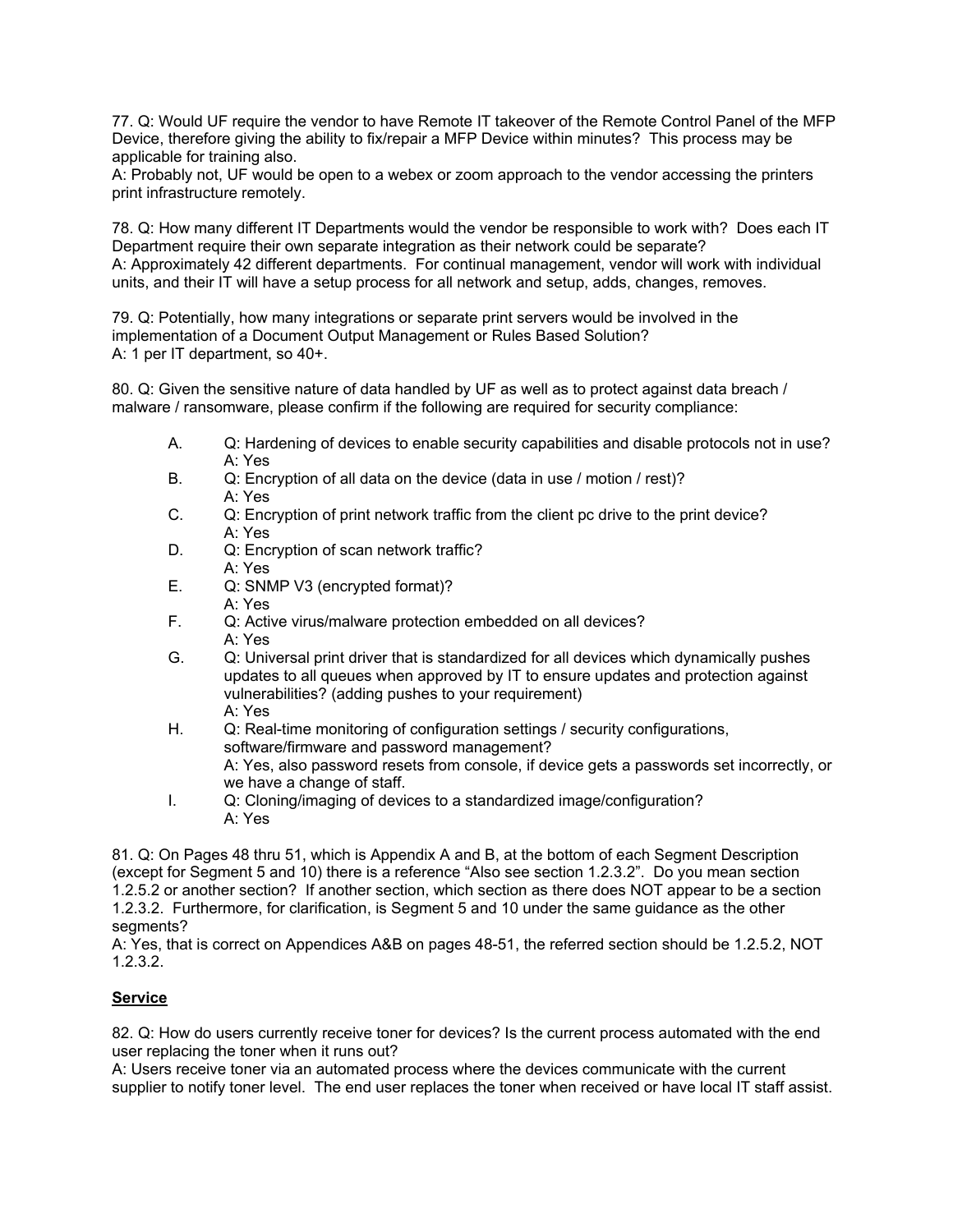83. Q: In regard to 1.2.9.2, can UF please describe the current online ordering process? A: UF end users can acquire new equipment by filling out the following form: https://printsmart.purchasing.ufl.edu/support/billing/device-request/

84. Q: What are the expectations for the 3 techs, in terms of coverage at sites outside of the main campus.?

A: The awarded vendor will have a service team robust enough to cover the State of Florida. The 3 techs referred to in the bid document should be Gainesville-dedicated staff. If UF decides to move into a negotiation phase with any vendor, this arrangement can be discussed at that time.

85. Q: Does the University have dedicated Student Printing devices? Do they have different support SLA's to the other devices installed at the University?

A: UF does have devices where students have access. The extent of access is dependent upon department/college. All SLA's are the same regardless.

86. Q: Are on-site technicians/resources, expected to replace toner? If so, at which locations? A: They are expected to replace toner if requested, but most end users do replace toner themselves.

87. Q: 1.2.8 Service Level Expectations- Please confirm if uptime SLA is at the fleet level or device level? A: Fleet level

88. Q: Do you require any after hours service?

A: It is not a requirement for UF, but it could be offered as an option by the vendor and noted in Tab 6 of the response. UF Health will possibly need after hours service, but that can negotiated separately.

89. Q: Page 17- 1.2.8 Service Level Expectations- Other required service specifications: Billing and financing must be provided by selling group. No 3rd party or relabeled organization permitted: This will be a substantially limiting condition given the quantity of units, and the current financial constraints of this industry. Allowing 3rd party financing could reduce UF's overall costs, improve competition, and improved billing accuracy. Would the University consider allowing 3rd party financing if mutually agreeable language can be established obligating the contractor to all terms and conditions of the ITN? A: No, UF will not allow 3rd part billing or financing.

### **Pricing**

90. Q: In regard to 1.2.9.6, would the University consider a percentage discount as many factors are taken into consideration in different pricing models?

A: UF is requesting the CPI pricing model as shown in section 1.2.1. A vendor can provide pricing models they have with other universities, but the Pricing attachment A will need to reflect the CPI pricing model.

91. Q: We noticed there is a minimum BW volume associated with some devices, is there a minimum associated to color impressions?

A: No, there is not a minimum color volume charged to devices.

92. Q: Appendix A, Appendix B, Attachment A – Pricing- For device configurations, UF has requested that standard accessories are included in the CPI, while optional accessories priced separately. In Appendices A and B, Multifunction segments 3, 4, 5, 8, 9, and 10 require an "in line staple/finisher." Because these devices all have cost-effective in-cave staple/finishers, large external staple/finishers stackers, and large external booklet staple/finishers stackers, how would UF like to see the pricing for choosing these options?

A: For in line stapler/finisher capability, UF asks for external stapler/finisher options to be included in the pricing.

93. Q: 1.2.8.2 Acquisition Factors-Please confirm UF is expecting co-terminus pricing with the statement "same original pricing for all MFD devices added to the PrintSmart Program, regardless of when the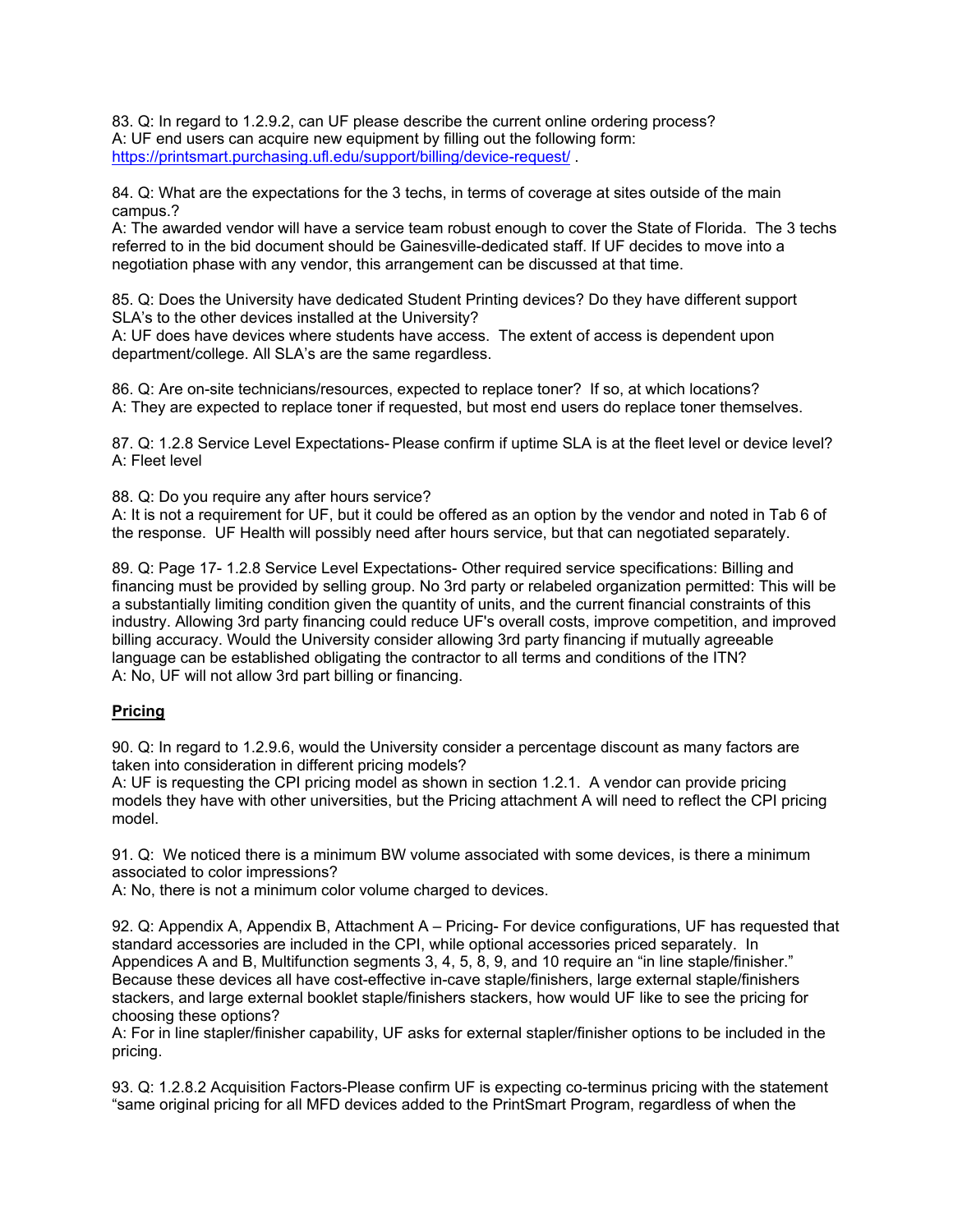addition occurs". For example, if the price for the MFD is \$75.00 in month one, the University expects the price to be \$75.00 in month 20?

A: Yes, pricing will be the same for all devices under the PrintSmart Program regardless from when the device was added to the fleet.

94. Q: Is there flexibility on the billing aspect as related to the CPC? A: UF will want Attachment A to reflect the CPI pricing model (see section 1.2.1).

95. Q: In section 1.2.2 of the RFP, you state: "Under the PrintSmart Program, UF does not own any devices, but rather they pay a Cost Per Impression (CPI) rate on all black and white (B/W) and color impressions. This rate includes all customer service, repair, parts, training, maintenance, Print Program Management, and supplies (with the exception of copy paper). Every device has an associated monthly B/W impression minimum that is charged. Each device is also charged any B/W impressions above the minimum, plus 100% of all color impressions." In the pricing attachment A, you request in columns O and P "MFD & Service Cost Billed Monthly Per Mono Output (CPI)- Return "at will" Should this CPI include the associated monthly B/W impression minimum that is charged (averaged by volume), or only reflect the CPI overage rate for B/W? Also, based on the separate inputs required for the document management system licenses, can we assume that the licenses are also not included in the CPI rate requested? A: Columns O&P would be the Cost Per Impression for black and white impressions. Any B&W minimum charged would be at this rate, and any overage past the minimum would also be charged the same rate. The document management system licenses can be included in the CPI; that would be up to the vendor. But if is not included, then a separate space has been included on Attachment A to show charges for licensing.

96. Q: In the pricing attachment A, column U is titled": Device Relocation Fee (see section 1.2.8.3 of ITN document)". What is the assumption on the scope to be priced? Is this for within the campus, assuming a delivery truck is needed? Please clarify.

A: That would be the fee charged to move a device from one building to another. This would mostly be within the campus, but it is possible that there could be a relocation outside campus. Please indicate pricing for relocations on Attachment A. If needed, comments or a fee schedule can be provided on Attachment A in a different column.

97. Q: Multiple documents reference equipment moves and UF's preference for these to be free of charge. Can UF provide further details on the number of moves performed historically and any charges previously made to the University?

A: UF does not have information on the total moves in the last year. Historically, when a device was moved between buildings, the cost varied by model and distance. The quotes ranged from \$150 to \$400. The PrintSmart Program manager has often moved equipment at no cost to UF when the device was small enough to be moved by one person.

98. Q: 1.2.2 Current UF Copier Environment-There is no central server and up to 42 separate IT departments, so would proposed pricing need to be per instance or per server? Are vendors providing software only?

A: Pricing should be per server for the Document Output Management Solution and could depend on the solution being proposed. Document Output Management Solutions should include copy, print, scan, and fax by user and their UF ID Card?

99. Q: Does UF require all Connectivity, Professional Services and Network Fees to be included in submission pricing?

A: Yes

100. Q: In the pricing sheet (A) it has the terms "At Will" on there. Does this mean that UF/UF Health would want to return any new installed equipment at any given time for any reason? A: Yes

#### **UF Health**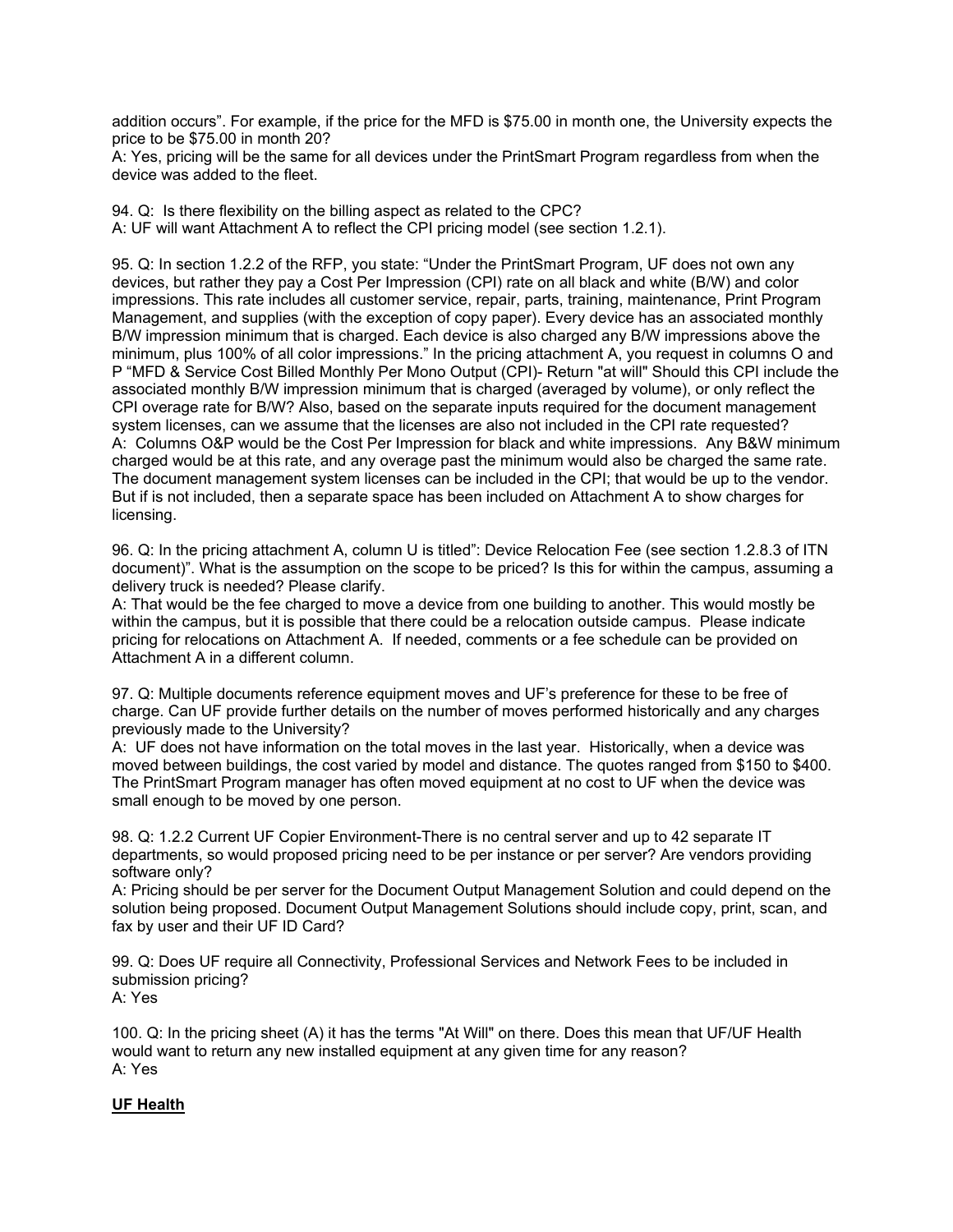101. Q: Would UF Health's program include SFP's, as they seem to be listed as 'in scope'? Can UF provide a definitive list of in scope devices to provide clarity as to exactly what needs to be considered in our response?

A: See attachment G which provides a listing of all in scope devices. Single function printers are also included in this listing.

102. Q: In attachment E the Devices showing as 'in scope' have missing information in regard to site location and buildings. Can UF provide more detail on locations of 'in scope' Health Devices? A: Currently device location and building is not available. The information can be provided if UF Health decides to move to the negotiation phase with a vendor. Vendors should respond with information that has been publicly posted on the UF Procurement website.

103. Q: Attachment F shows 643 MFP's - 366 of these are Xerox – are these the only devices 'in scope'? No locations are provided for these devices. Can locations be provided?

A: In scope devices are all print devices and Xerox. See Attachment G for comprehensive listing of in scope devices. Currently device location and building is not available. The information can be provided if UF Health decides to move to the negotiation phase with a vendor. Vendors should respond with information that has been publicly posted on the UF Procurement website.

104. Q: What is the difference between Attachment's E and F? Attachment E shows 9032 devices as being 'in scope' and Attachment F shows 2207 devices 'in scope'?

A: Attachment E provides print volumes for each device by user. In this data set, an in scope device may be listed multiple times to provide volumes by user.

Attachment F is a listing of all devices. In scope devices without a serial number are personal desktop printers not connected to the UF Health network.

105. Q: Support SLA's for UF Health details three tier classification with different SLA's – Critical/Elevated and Priority. Can UF identify which devices (Serial #'s) or number of devices that fall into each tier? Are all 3 tiers considered requiring 365/24/7 support?

106. Q. In Appendix C, UF Health is interested in different tiers of service. Since proposed pricing would depend on which level is chosen, how should pricing be submitted on Attachment A to account for the various levels of service?

A: To be consistent for the purposes of this solicitation, on Attachment A, please provide pricing in columns P & R that assumes a level of service identical to what UF has shown in section 1.2.8 of the bid document. If requested by UF Health, vendors can negotiate pricing directly with UF Health based on different levels of service and at that time UF Health can provide details on which devices require which levels of service and support.

107. Q: Appendix C - If UF Health chooses to collaborate in this RFP what is the time frame that they would choose to implement? Will the vendor need to develop a separate proposal under the RFP for UF Health?

A: UF Health is anticipating a 6-12 month implementation timeline. UF Health would like vendor to provide a separate proposal for consideration.

108. Q: Attachments E and F – University Health September 2020 Volume and Device Listing Labeling and Other Devices- These attachments list several manufacturers found in similar healthcare environments. Are Dymo, Epson, Seiko, Honeywell, Intermec, SATO and Wasp devices considered in scope or would University Health consider a proposal for an Enterprise Managed Solution (CPI) for these devices?

A: Label printing devices are considered out of scope. The in-scope devices do not include label printers. There are some Epson devices included in the scope of this ITN.

109. Q: Is the UF Health system in scope for implementation? Should it be quoted as part of UF overall or should it be quoted separately? To that end, does UF Health fall in the scope of implementation services that the RFP requests be completed in six months? If not, what is the expected implementation duration